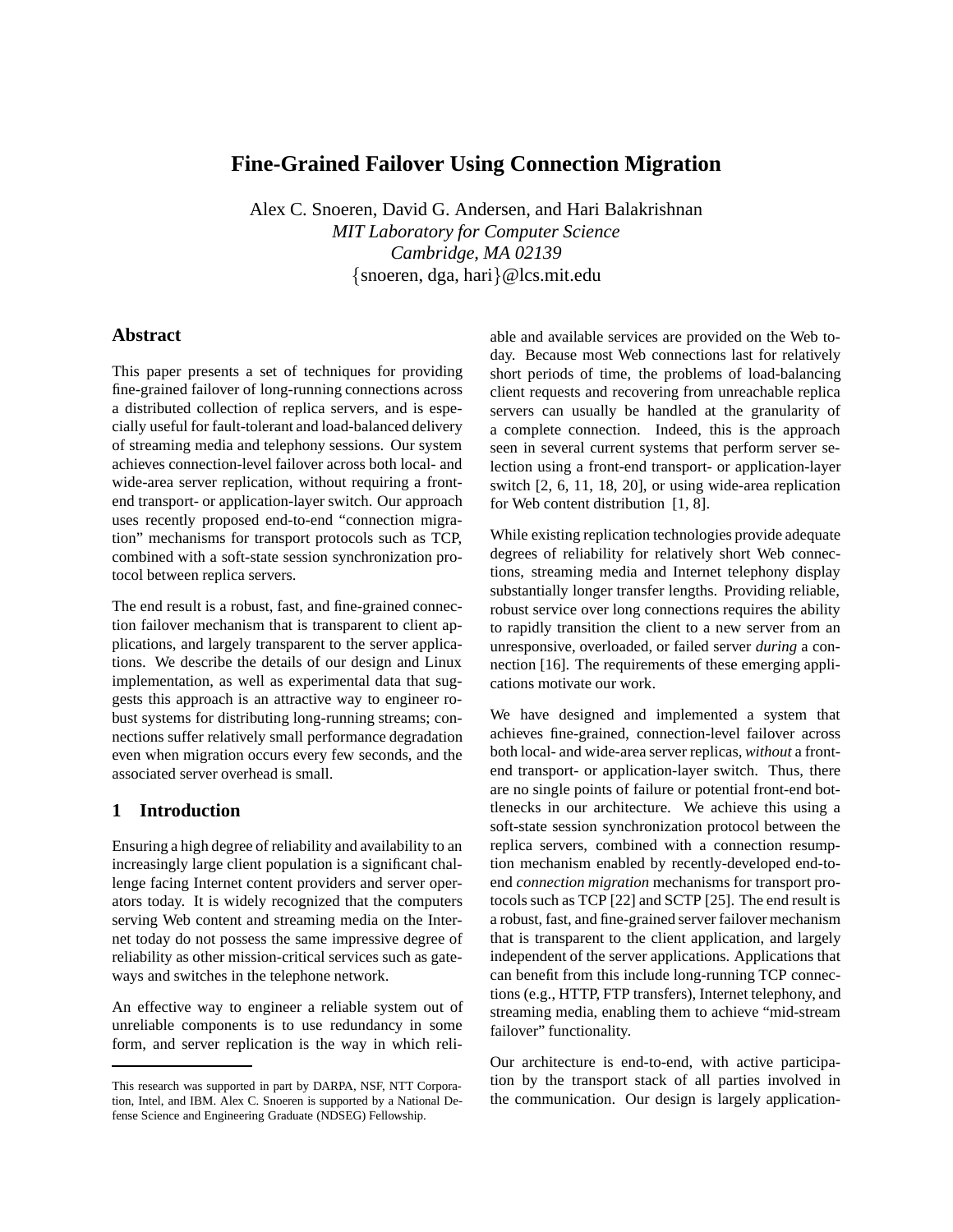independent: applications do not need to be modified to benefit from the fine-grained failover techniques. However, because we allow a server to seamlessly take over a connection from another in the middle of a data stream, there needs to be some mechanism by which the servers synchronize application-level state between themselves. While this is a hard problem in general, there are many important common cases where it is not as difficult. For example, when each client request maps directly to data from a file, our lightweight synchronization mechanism performs quite well. If content is being generated dynamically in a fashion that is not easily reproduced by another server, handoff becomes harder to accomplish without additional machinery.

We discuss several issues involved in designing a connection failover mechanism in section 2. Section 3 describes an end-to-end architecture for fine-grained server failover targeted at long-running transfers. Our TCPbased Linux implementation is described in section 4. Section 5 contains performance studies showing the effectiveness of the failover mechanism and its resilience to imperfections in the health monitoring subsystem. We conclude with a synopsis of related work in section 6 and summarize our contributions in section 7.

# **2 Components of a failover system**

This section describes three components that a complete fine-grained failover system should provide:

- (i) For any connection in progress, a method to determine when (and if) to move it to another server;
- (ii) a selection process to identify a set of new server candidates; and
- (iii) a mechanism to move the connection and seamlessly resume the data transfer from the new server.

### **2.1 Health monitoring**

In general, the end-point of a connection is changed because the current server is unresponsive; this may happen because the server is overloaded, has failed, or its path to the client has become congested. The failover system needs to detect this, following which a new server can be selected and the connection appropriately moved. We call the agent in the failover system that monitors the health and load of the servers the *health monitor*.

There are several possible designs for a health monitor, and they can be broadly classified into centralized and distributed implementations. Our architecture accommodates both kinds. We believe, however, that it is better for the health monitor to be controlled by the servers than the client. It is often much harder for a client to have the requisite knowledge of the load on other servers, and putting it in control of making movement decisions may actually worsen the overall performance of the system.

The focus of this paper is not on novel mechanisms for load or health monitoring; instead, we leverage related work that has already been done in this area [3, 12, 17]. For the purposes of this paper, we assume that each server in a support group is notified of server failure by an omniscient monitor at the same time. As the experimental results in section 5 demonstrate, however, our system allows the health monitoring component to be relatively simple—*and even overly reactive*—without significantly degrading performance.

## **2.2 Server selection**

Once the system decides that a connection should be moved to another server, it must select a new server to handle the connection. One possibility is to use a content routing system and treat this as a new request to decide which server to hand it to. Another is to have the set of relatively unloaded servers attempt to take over the connection, and arrange for exactly one of them (ideally the closest one) to succeed. Our failover architecture admits both styles of server selection.

# **2.3 Connection migration and resumption**

Once a connection has been targeted for movement and a new server has been selected to be the new end point, the client application should seamlessly continue without noticeable disruption or incorrect behavior. This requires that the application data stream resume from exactly where it left off at the old server. To achieve this in an application-independent fashion, the transport-layer state must be moved to the new server, and the applicationlayer state appropriately synchronized and restarted.

There are different ways of doing this: one is a mechanism integrated with the application where the clients and servers implement a protocol that allows the server to inform the client that its communicating peer will change to a new one. Then, the client application can terminate the connections to the current server and initiate them to the new one, and retrieve the portions of the stream starting from where the previous server left off. An alternate approach, which our work enables and advocates, is an application-independent mechanism by using a secure, transport-layer connection migration mechanism. The advantage of this method is that existing applications can benefit from this without modification, while new ones do not each need to incorporate their own mechanisms to achieve these results.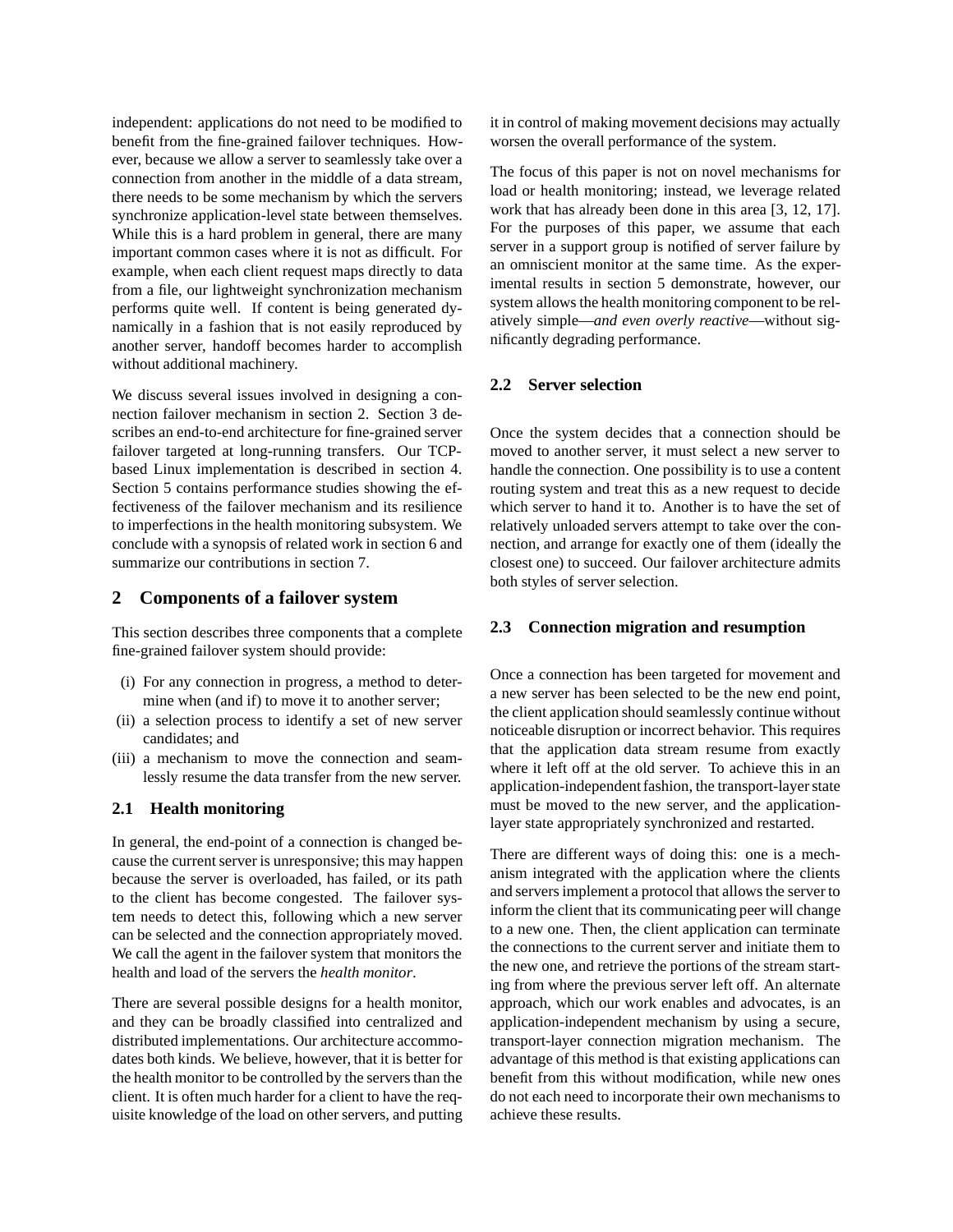# **3 Architecture**

Our architecture preserves the end-to-end semantics of a connection across moves between servers. Rather than inserting a Web switch or similar redirecting device, we associate each connection with a subset of the servers in the system1. This is the connection's *support group*, the collection of servers that are collectively responsible for the correct operation of the connection. Each support group uses a soft-state synchronization protocol to distribute weakly consistent information about the connection to each server in the group. This information allows a stream to resume from the correct offset after a move.

When the health monitor determines that a connection should be moved, each of the remaining servers in the connection's support group becomes a *candidate server* for the orphaned client connection. Thus, the responsibility for providing back-up services to orphaned connections is shared equally among the other servers, and the new server is chosen from the support group in a decentralized manner by the client.

Determining the precise point of failure of a server is a difficult problem, but is fortunately one that does not need to be solved. It is sufficient to determine when the client believes the server failed. In the case of sequenced byte streams, this can be represented by the last successfully received contiguous byte as conveyed in the transport-layer acknowledgment message. Hence the new server need only elicit an acknowledgement packet from the client in order to determine the appropriate point from which to resume transmission.

The state distribution protocol periodically disseminates, for each connection, the mapping between the transport layer state and the application-level object being sent to the client (e.g., the TCP sequence number and an HTTP URL). For the remainder of this paper, we will use the term *stream mapping* to describe the task of translating the particular transport-layer sequence information into application-level object references the server can understand. The transport-layer state is moved to the new server using a secure *connection migration* mechanism [22]. Together, the techniques described above allow for the correct resynchronization of both transportlayer and application state, transparent to the client application

Figure 1 shows the basic architecture of our system for a simple configuration with two servers,  $A$  and  $B$ , in a support group. When a client wishes to retrieve an object, it is initially directed to Server A through some server se-



**Figure 1: Failover architecture for a support group of two servers.**

lection mechanism. The connection is observed by the stream mapper, which parses the initial object request and advertises the object currently being served and the necessary stream mapping information to the rest of the support group.

At some point Server  $B$  may attempt to assume control of the connection. This may be caused by the receipt of a notification from the health monitor that Server A died, or may be initiated by a load-balancing policy mechanism. Server B initiates a connection migration by contacting the client *in-band* on the same connection, using a secure transport-layer connection migration mechanism. If it receives a transport-layer acknowledgement from the client, it knows that it was the candidate server selected by the client. Because this acknowledgment notifies the server of the next expected data byte, and because the soft-state synchronization protocol in the support group has already informed Server  $B$  of the content being served, content delivery can now be resumed at the correct point. Observe that at no point was the client actively involved in the decision to migrate the connection, yet its transport-layer is fully aware that the migration took place and it even had the opportunity to pick one of several candidate servers<sup>2</sup>. All further client requests on the same connection are now directed to Server  $B$ , at least until the next migration event.

In the rest of this section, we describe the formation and maintenance of support groups, the soft-state synchronization protocol, and the details of the transport-layer connection migration.

## **3.1 Support groups**

The size and distribution of support groups clearly has a large impact on the performance of our scheme. As the number of servers in a support group increases, the increased load to any one server of a death in the group decreases. Unfortunately, the communication load also

<sup>&</sup>lt;sup>1</sup>This subset could in fact be the entire set; partitioning the set into subsets enhances scalability.

<sup>&</sup>lt;sup>2</sup>If required, it is possible to provide information about the migration to the client application; we have not yet explored the ramifications of this, but plan to do so in the future.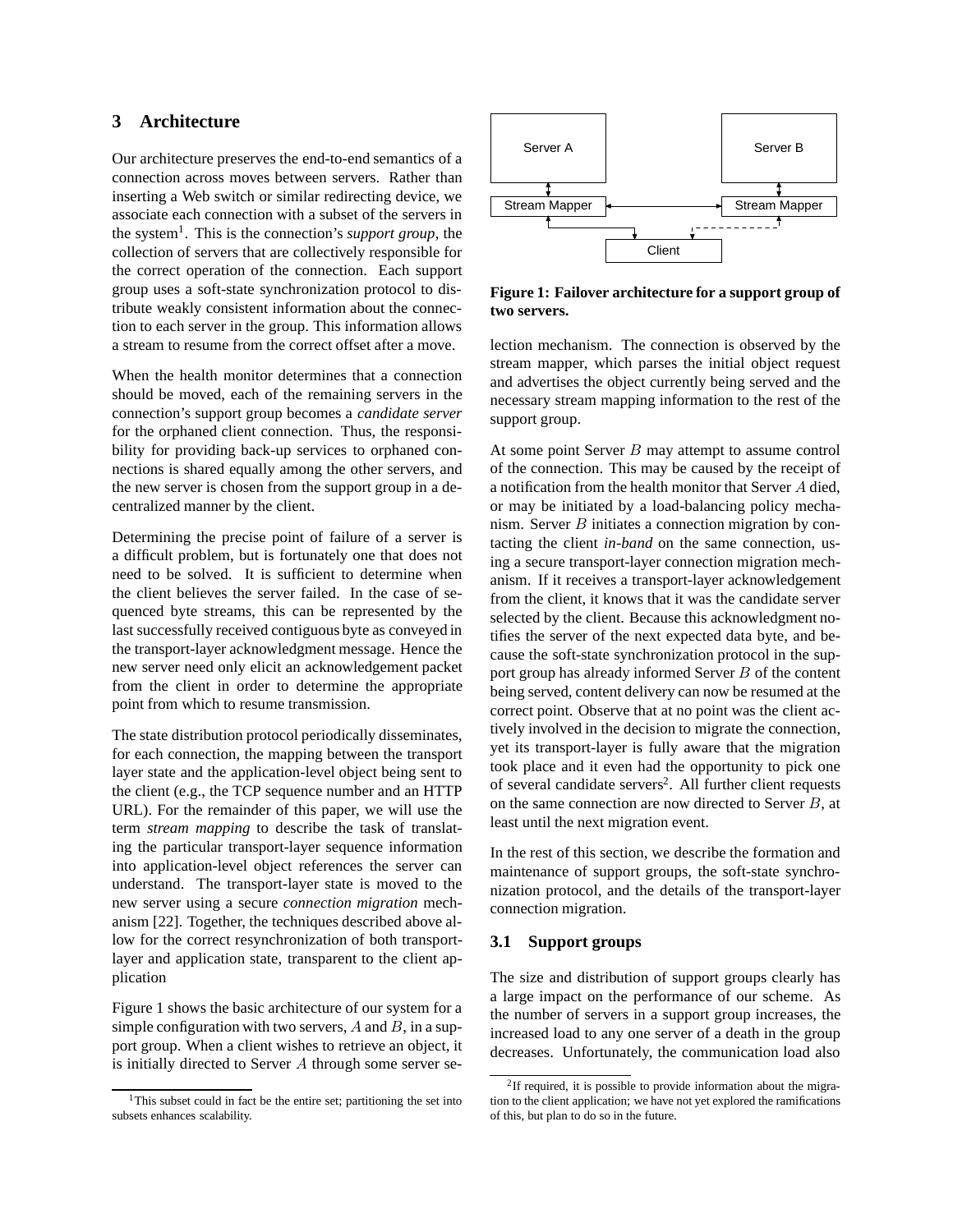increases, as each member of the group must advertise connection state to the others.

Since the set of candidate servers for a client whose initial server dies is bounded by the set of servers in the support group, it may be desirable to have a diversity of network locations represented in the support group to increase the chance the client has an efficient path to a candidate server. This depends greatly, however, on the effectiveness of the initial server selection mechanism, and the stability of that choice over the duration of the connection. We note that it may be desirable to limit the number of candidate servers that simultaneously attempt to contact the client in large support groups, as the implosion of migration requests may swamp the client. As a practical matter, the quadratic growth in communication required between the servers in a support group will likely limit support group size to a reasonable number.

Clearly, the choice of a live initial server is an important one, and much previous work has addressed methods to select appropriate servers in the wide area. Good servers can be identified using BGP metrics [5], network maps [1], or application-specific metrics. Similarly, clients can be directed to these servers using DNS redirection [1], HTTP redirection, BGP advertisements, or anycast [9]. Since our architecture allows connections to be handed off to any other server at any point in the connection, the ramifications of a poor initial selection are not as severe as with current schemes.

We construct support groups by generating a well-known hash of the server's IP address. By setting the number of hash buckets to  $n$ , servers are uniformly allocated into one of  $n$  support groups. This mechanism allows for the servers to be dynamically added and removed from the server pool. As each server comes on-line, it computes the hash of its interface address and then begins advertising its connections to a well-known multicast address for that hash value<sup>3</sup>. Every server in the support group becomes a candidate server for the connections from the new server immediately after receiving the first advertisement. Similarly, the new server begins listening to advertisements sent to the group's address, and becomes a candidate server for any connections advertised after its group membership<sup>4</sup>.

The choice of support group membership and final server that handles a failed client should be engineered in a manner that avoids the "server implosion" problem, where all of the clients from a failed server converge on the same replacement server. We provide two mechanisms to support implosion avoidance. The first is an engineering choice: by choosing smaller support group sizes ( $q$  members per support group out of  $n$  total servers), we can limit with high probability the expected number of clients that converge on a particular server to an  $O(q/n)$  fraction of the clients from the dead server. The second is by delaying connection resumption by a load-dependent factor at each server, increasing the likelihood the client is served by a less crowded server. We evaluate this technique in section 5.

### **3.2 Soft-state synchronization**

The information advertised to the support group about each content stream can be divided into two parts. The first portion contains application-dependent information about the object being retrieved from the server, such as the HTTP URL of the client request. The second portion is the transport-layer information necessary to migrate the connection. In general, this includes the client's IP address, port number, and some protocol-specific transport layer state, such as the initial sequence number of the connection. The amount and type of transportspecific information varies from protocol to protocol. We are currently exploring a framework that describes the necessary information in a protocol-independent fashion.

The state information for a particular connection may be unavailable at some servers in the support group because the connection has not yet been announced, or because all of the periodic announcements were lost. The first failure mode affects only a small window of new connections, and can be masked as an initial connection establishment failure. We assume that connections are longrunning, so the second failure mode must be guarded against more carefully. If at least one server in the support group has information about the connection, it can be re-established. We therefore need only bound the probability that no servers have fresh information about connection. It suffices to pick suitable advertisement frequencies and support group sizes (see, e.g., the analysis of a similar protocol by Raman *et al.* [19]), hence it is possible to achieve sufficient robustness in our synchronization protocol with markedly less complexity than a strongly-consistent mechanism.

### **3.3 Transport-layer connection migration**

When attempting to resume a connection previously handled by another server in a fashion transparent to the client application, previous approaches have forged the server's IP address, making packets from the new server indistinguishable from the previous ones. This approach has two major drawbacks:

<sup>&</sup>lt;sup>3</sup>The required multicast functionality may be provided at the IP layer or through an application-layer overlay.

<sup>4</sup>The initial request redirection mechanism must also be informed of the new server if it is to handle new client requests.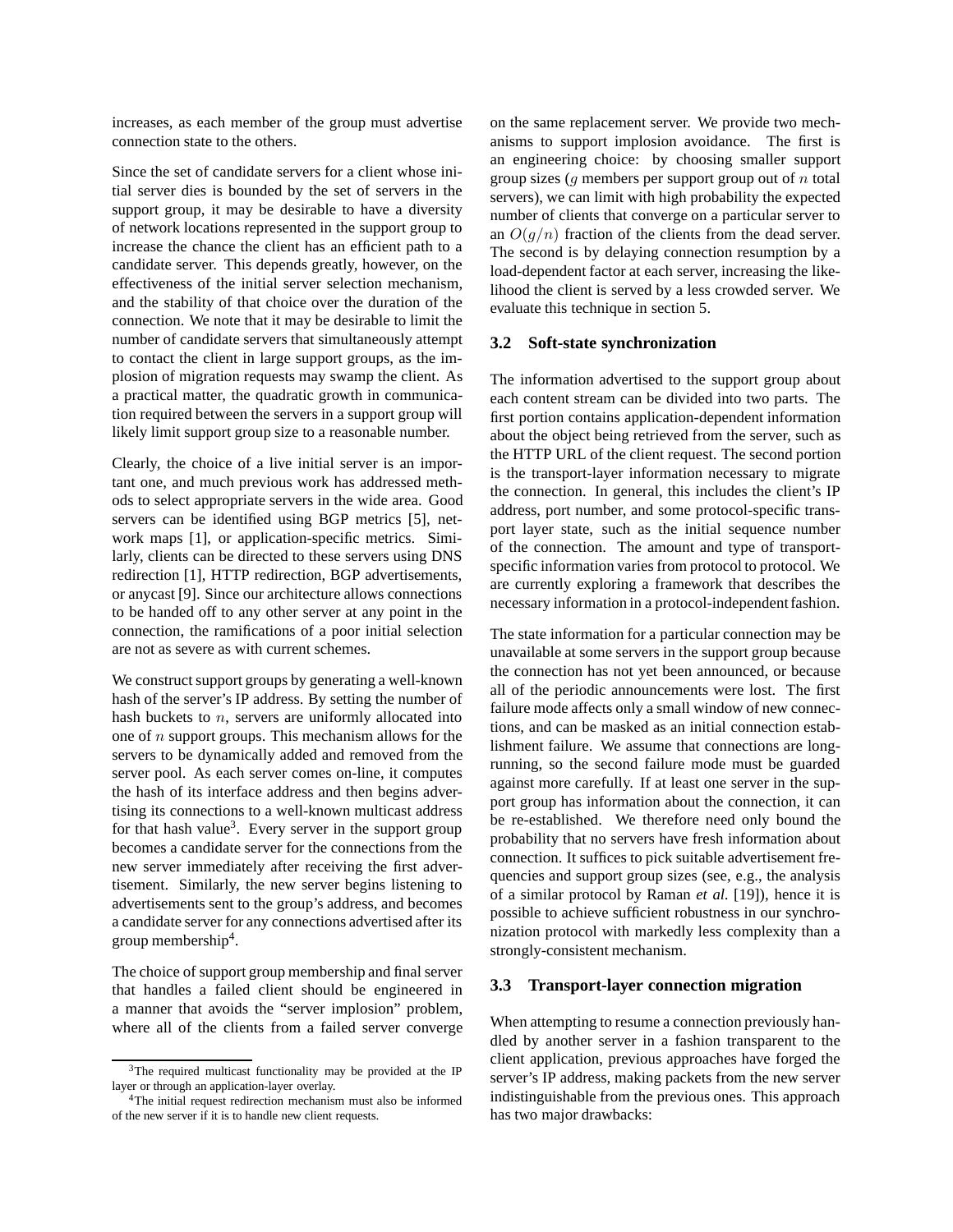- The new server and the failed server must be colocated. Since they both use the same IP address, packets from the client will be routed to the same point in the network.
- The previous server cannot be allowed to return to the network at the same IP address, for otherwise there will be two hosts with the same address. Worse, if the initial server attempts to continue serving the connection, confusion may ensue at the client's transport layer.

Current approaches take advantage of the first requirement to ameliorate the second. Since both the initial server and the failover server must be co-located, socalled layer-four switches or "Web switches" are placed in front of server groups. Web switches multiplex incoming requests across the servers, and rewrite addresses as packets pass through. This enables multiple servers to appear to the external network as one machine, providing client transparency. The obvious drawback of this approach, however, is that all servers share fate with the switch, which may become a performance bottleneck.

By using explicit connection migration, which exposes the change in server to the client, we remove both of these restrictions. (Indeed, our approach further empowers the client to take part in the selection of the new server.) Servers can now be replicated across the widearea, and there is no requirement for a redirecting device on the path between client and server.5

Explicitly informing the client of the change in server provides robust behavior in the face of server resurrection as well. If the previous server attempts any further unsolicited communication with the client—possibly due to network healing, server restart, or even a false death report by the health monitoring system, the client simply rejects the communication in the same fashion as any other unsolicited network packet.

Our architecture leverages the absence of the co-location requirement by allowing the client to select its candidate server of choice. This can be done in the transport layer by simply accepting the first migration message to arrive. Assuming that all servers in the support group are notified of the current server's failure (section 2.1), the first request to arrive at the client is likely from the server best equipped to handle the message. The response time of a candidate server is the sum of the delay at the server and propagation delay of the request to the client. While not guaranteed to be the case due potentially unstable network conditions in the Internet, in general a candidate server with good (low latency) connectivity and low load is likely to win out over a loaded candidate server with a poor route to the client.

Clearly there are exceptions to this rule, but we believe that it is a reasonable starting point. We note that if a more sophisticated decision process is desired it can be implemented either at the candidate servers, since each is aware of not only the client to be contacted, but has a reasonable knowledge of the identities of the other members of the support group, or the client application, or both.

## **3.3.1 Protocol requirements for migration**

Our architecture fundamentally requires the ability to migrate transport-level connections. While not widely available today, we believe that this capability is a powerful way to support both load-balancing and host mobility, and can be deployed incrementally by backwardcompatible extensions to protocols like TCP [22] and as an inherent feature of new protocols like the Stream Control Transport Protocol (SCTP) [25].

In addition to basic address-change negotiation, a migrateable transport protocol must provide two features to support our failover architecture: (i) it should be possible for the migration to be securely initiated by a different end-point from the ones used to establish the connection, and (ii) the transport mechanism must provide a method for extracting the sequence information of the last successfully received data at the receiver, so that the resumption can proceed correctly. Furthermore, the performance of our scheme is enhanced by the ability of multiple candidate servers to simultaneously attempt to migrate the connection, with the guarantee that at most one of them will succeed. We now address these issues in the context of TCP and SCTP.

### **3.3.2 TCP migration**

While not a standard feature of TCP, extensions have been proposed to support connection migration, including the recently-proposed TCP Migrate Options [22, 23]. Using these options, correspondent hosts can preserve TCP connections across address changes by establishing a shared, local connection token for each connection. Either peer can negotiate migration to a new address by sending a special Migrate SYN segment containing the token of the previous connection from the new address. A migrating host does not need to know the IP addresses of its new attachment point(s) in advance.

Each migration request includes a sequence number, and any requests with duplicate sequence numbers are ignored (actually, they are explicitly rejected through a RST segment). This provides our scheme with the needed at-most-once semantics—each candidate server

<sup>5</sup>The stream mapper is not such a device; rather, it is a software module that allows a server application to participate in the soft-state synchronization protocol and connection resumption mechanism.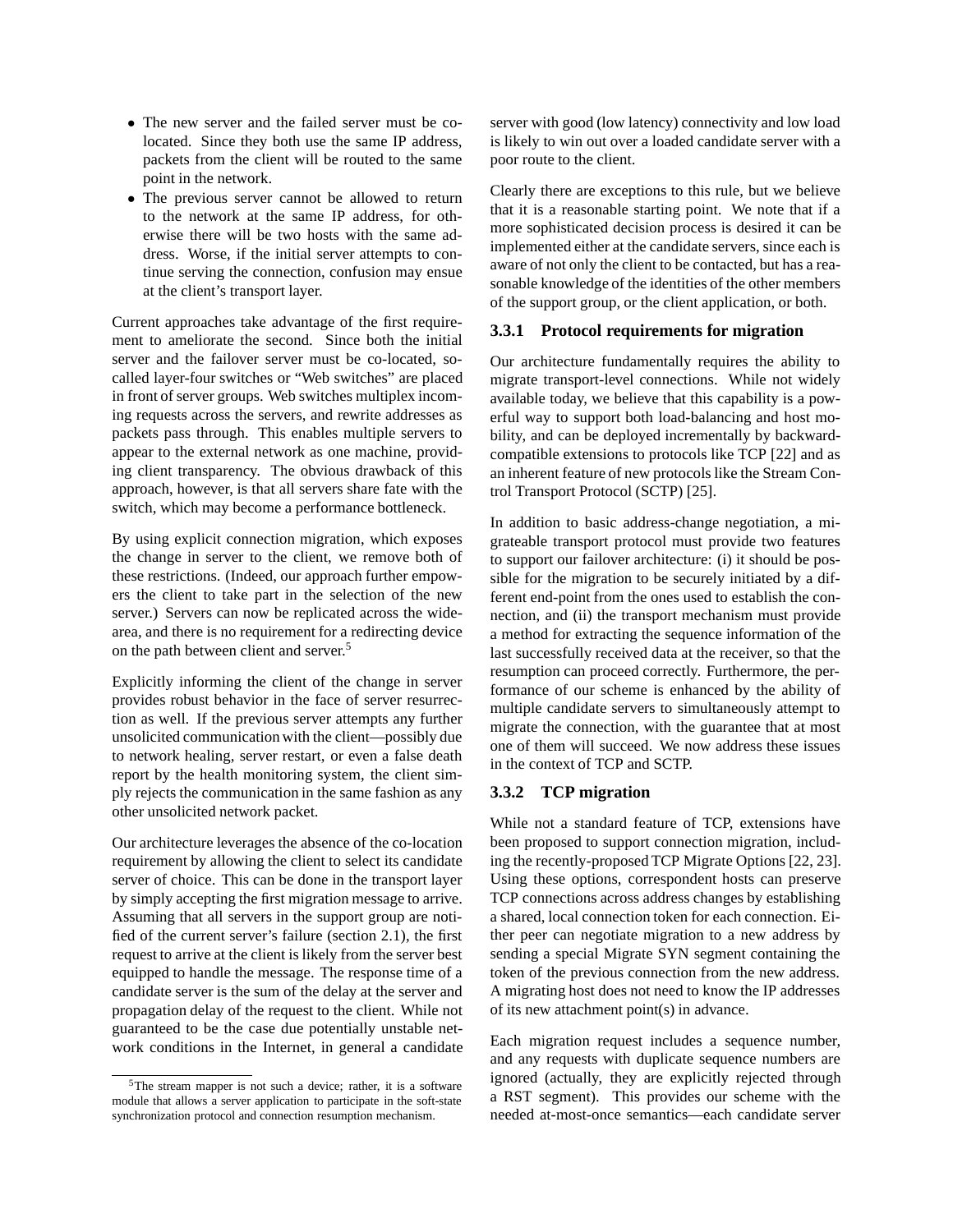sends a Migrate Request with the same sequence number; the first packet to be received at the client "wins," and the rest are rejected. Furthermore, once the connection is migrated, packets from the previous address are similarly rejected, hence any attempt by the previous server to service the client (perhaps due to network healing or a erroneous death report) are actively denied.

The Migrate SYN as originally specified used the sequence number of the last transmitted data segment. When packets are lost immediately preceding migration, retransmissions from the new address carry a sequence number earlier than the Migrate SYN. Unfortunately, several currently-deployed stateful firewalls block these seemingly spurious data segments, considering them to be a security risk.

We remedy the situation by modifying the semantics of the Migrate SYN to include the sequence number of the last data segment successfully acknowledged by the client. This ensures that all data segments transmitted from the new address will be sequenced after the Migrate SYN. Further, since a host cannot reliably know what the last successfully acknowledged segment number is (since ACKs may be lost), we relax the enforcement of sequence number checking on Migrate SYNs.

By allowing the Migrate SYN to fall outside of the current sequence space window, however, an attacker does not need to know the current sequence space of a connection to hijack it. Hence, in our extended model, only the secured variant of the Migrate Options provides protection against hijacking by an eavesdropper. The secured form of the Migrate Options uses an Elliptic Curve Diffie-Hellman key exchange during the initial threeway handshake to negotiate a cryptographically-secure connection key. Secure Migrate SYNs must be cryptographically authenticated using this key, hence an attacker without knowledge of the connection key cannot hijack a connection regardless of the current sequence space.

This relaxation allows any server with sufficient knowledge of the initial transport state (namely the initial sequence number, connection token, and key) to request a migration. When a server with stale transport layer state assumes control of a connection, however, the client needs to flush its SACK blocks (and corresponding outof-order packets) for proper operation of the TCP stack at the new server.6 Otherwise, the transmission of a data segment that fills a gap in previously-transmitted out-oforder segments will cause the client to acknowledge receipt of data that the new server has not yet sent, confounding the server's TCP (and an untold number of middle boxes).

In general, a host cannot deduce the difference between a Migrate SYN issued by the original host (from a new address) that simply failed to receive some number of ACKs and a new end point. We therefore reserve one bit from the Migrate SYN to flag when a Migrate Request is coming from a host other than the one that initiated the connection [23]. This allows TCP connections migrated by the same host to avoid the negative performance implications of discarding out-of-order segments while providing correct operation in the face of end host changeover.

### **3.3.3 SCTP migration**

Recent work in IP telephony signaling has motivated the development of a new transport protocol by the transport area of the IETF (Internet Engineering Task Force). A proposed standard, the Stream Control Transport Protocol (SCTP), provides advantages over TCP for connections to multi-homed hosts [25]. By advertising a set of IP addresses during connection establishment, a multihomed SCTP connection supports transmitting and receiving data on multiple interfaces. We can leverage this capability to support connection migration between different servers.

Unlike the TCP Migrate options, however, all addresses to be used for an SCTP connection must be specified at connection establishment. While limiting the level of dynamism in the server pool, it still supports failover between servers that were known to the initial server at the time of connection establishment. A recent Internet Draft [26] attempts to address this issue by allowing for the dynamic addition and deletion of IP addresses from the association, although it requires the operations to be initiated by an end point already within the association. Additionally, SCTP was designed to support multihomed hosts, as opposed to address changes, hence it does not support the at-most-once semantics required to allow multiple servers to simultaneously attempt to migrate the connection. We believe this is a deficiency in SCTP that can be addressed simultaneously while adding support for dynamic changes to the address associations.

The additional complexity of SCTP requires servers to communicate more transport-level state information, but need not increase the frequency of communication. SCTP end-points are required to emit SACK packets upon receipt of duplicate data segments, hence the new server could send a data segment with a Transport Sequence Number (TSN) that is known to be stale, eliciting a SACK with the current sequence state.

<sup>&</sup>lt;sup>6</sup>This behavior is in full compliance with the SACK specification [15].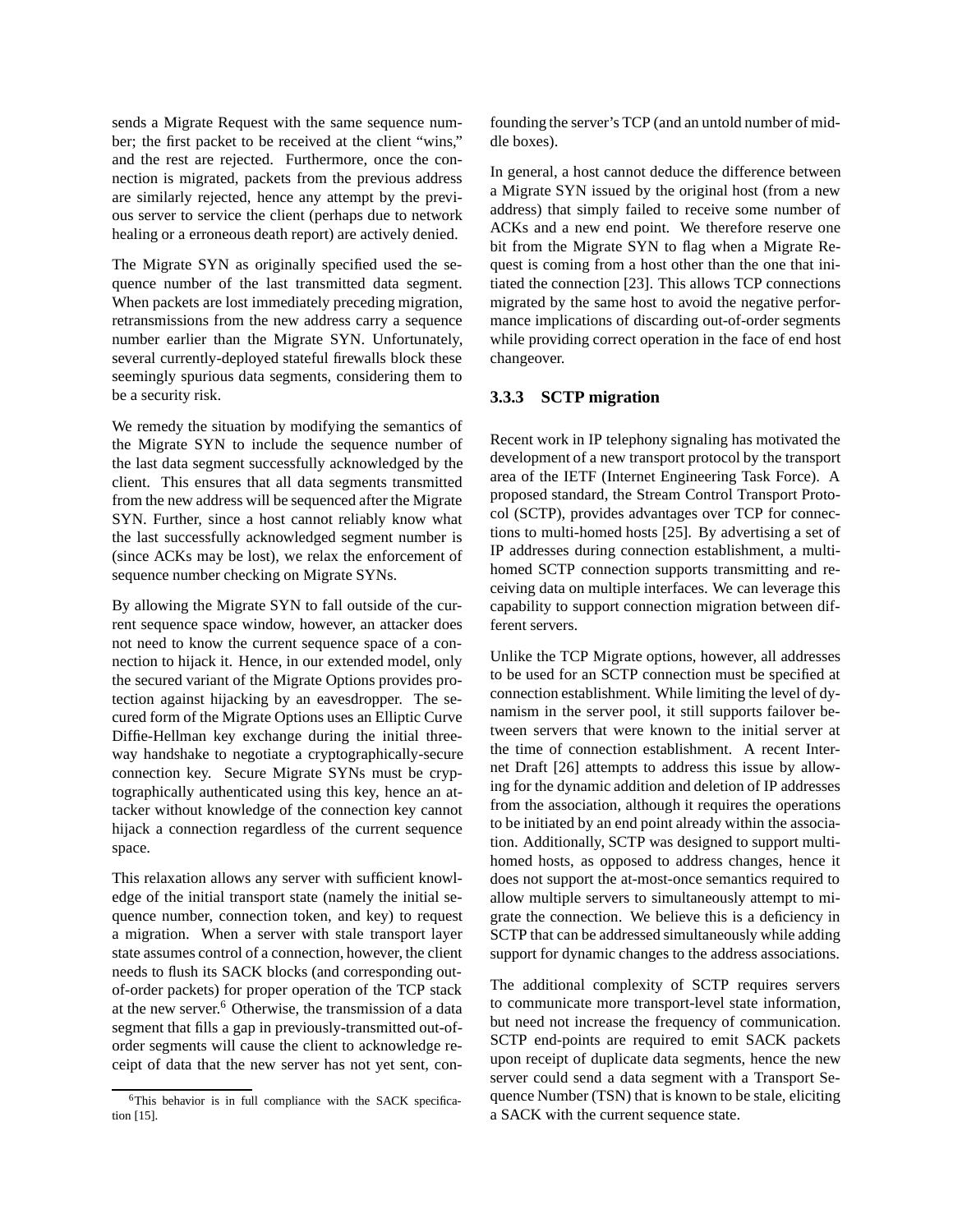# **3.4 Limitations**

Our architecture depends on the ability to perform the stream mapping function for objects being requested. Due to variability in header lengths, this requires access to the transport layer immediately below the application. In many cases, there is only one (non-trivial) transport protocol in use, such as TCP or SCTP. In some instances, however, transport protocols may be layered on top of each other, such as RTP over TCP. In this instance, both migration and stream mapping must be performed at the highest level, namely RTP.

Independent of the transport- and network-layer issues handled by our architecture, particular applications may attempt to enforce semantics that are violated by a server change; clearly such applications cannot be handled in a transparent fashion. In particular, the object being served may have changed since the connection was initially opened, resulting in indeterminate behavior if the application isn't aware of this. Further, some applications make decisions at connection establishment based on server- or time-sensitive state, and do not normally continue to reevaluate these conditions. For instance, current applications may make authorization decisions based on the IP address of its original peer, or an HTTP cookie or client certificate that has since expired. Such applications can be notified of the connection migration by the stream mapper, however, and allowed to perform any required steps to resynchronize themselves before resuming transmission.

Despite these limitations, the common case of a longrunning uni-directional download from a static file or consistent stream is handled by our architecture in an application-transparent manner. As described in the following sections, our implementation allows a connection to be migrated at any point after the initial object request completes. Furthermore, our scheme can survive cascaded failures (when the back-up server fails before completing the connection migration) due to the semantics of our state distribution mechanism and the robustness of the transport-layer migration functionality.

## **4 Implementation**

Our current prototype implementation supports TCP applications using the Migrate options [22, 23]. The softstate distribution mechanism and stream mapping functionality are implemented as a *wedge* that runs on the server and proxies connections for the local content server. Our current implementation uses Apache 1.3, and is compatible with any Web server software that supports HTTP/1.1 range requests. It is possible to optimize performance by handing off the TCP relaying to the kernel

after the request parameters have been determined, in a manner akin to MSOCKS [14].

## **4.1 The wedge**

The wedge is a TCP relay that accepts inbound connections from clients, and forwards them to the local content server. It listens in on the initial portion of a connection to identify the object being requested by the client, examines the returned object to determine the parameters necessary to resume the connection if necessary, and then hands the relaying off to a generic TCP *splice* to pass the data between the client and the server. The use of a user-level splice to copy data from one TCP connection (server-to-wedge) to another (wedge-to-client) results in some performance degradation compared to an in-server or in-kernel implementation, but permits a simple and clean implementation that can be used with a variety of back-end servers, not just one modified server.

Each application protocol handled by the wedge requires a parsing module to identify the requested object and strip out any protocol headers on the resumed connection. The architecture of the wedge in the context of HTTP is shown in figure 2.

The wedge first passes the connection through the HTTP GET parser, which watches the connection for a GET request to identify the requested object. The parser passes the request along to the back-end server, and hands off further control of the connection to the HTTP header parser. The parser counts the length of the HTTP headers to identify the offset in the data stream of the beginning of the object data, and forwards the headers back to the client. It then passes control to the generic data relay, which maintains control of the connection until termination.

Finally, a protocol-independent soft-state distributor periodically examines the set of active connections and sends information about each connection (over UDP) to its support group. This information includes:

- Client IP address and port number.
- Takeover sequence number.
- TCP Migrate fields (connection token, key, etc.).
- Application-specific object parameters, including the name of the object.

Each server maintains a table of all the connections in its support group(s). When a server receives notification that a peer has failed, it determines if it is in the support group for any connections previously managed by the dead server (using the hashing mechanism described in section 3.1), and attempts to resume the connections.

To do so, it migrates the client connection (section 4.2),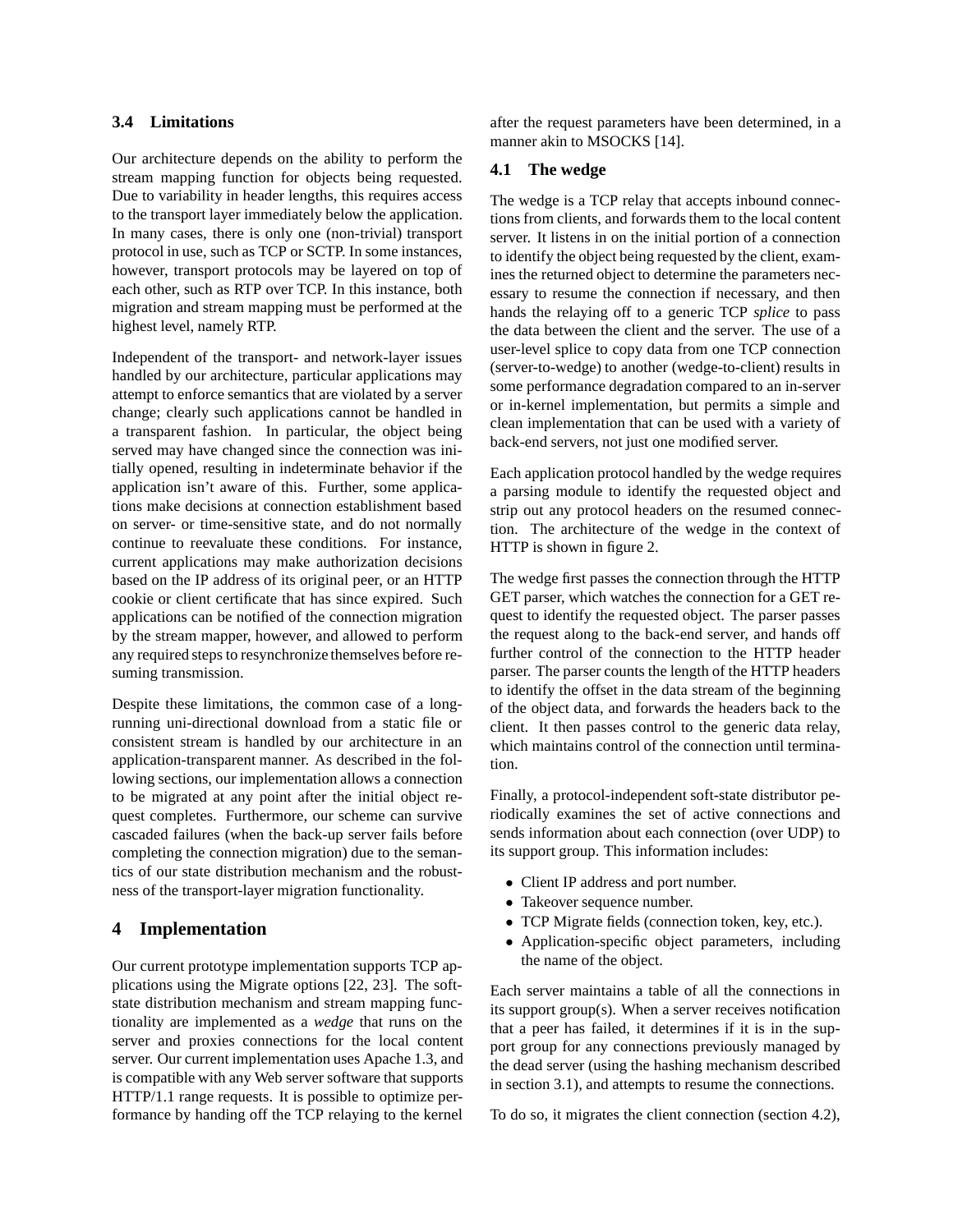

**Figure 2: The wedge handling a new connection (left) and taking over an existing connection (right).**

computes the new offset into the data stream by comparing the current TCP sequence number to the connection's initial sequence number, and then passes the client connection to the protocol re-establishment module to continue the connection. For HTTP, the re-establishment module sends an HTTP range request to the local server, strips out the protocol headers, and then relays the data to the client, seamlessly resuming the transfer.

To avoid race conditions, connection migrations are sequenced. If a server hears an announcement for a connection it believes it is currently managing, it checks the sequence number. If that number is greater than its own, it can safely infer that the connection has been migrated elsewhere (due to a load-balancing policy decision or an erroneous death report), and it may terminate its connection and stop advertising it to others. Similarly, peers accept only the most recent announcement for a connection, facilitating convergence after a migration.

# **4.1.1 Soft-state information dissemination**

Soft-state information updates are sent every UP-DATE SEC seconds, and expired from remote servers after CACHE TIMEOUT seconds. The proper values for these parameters depend on several factors [19]: connection lengths, packet loss rates between servers, and connection frequency. Our default values for these are an update frequency of three seconds and a timeout period of 10 seconds, which result in acceptable update frequencies when serving typical streaming media connections, without undue state dissemination overhead. The optimal values for these figures would, of course, vary from site to site.

# **4.1.2 Persistent connections**

Our wedge implementation does not currently support persistent connections, but could do so with only minor modification. The wedge would need to continually monitor the client side of the connection (instead of blindly handing the connection off to a splice) and watch for further object requests. When it receives a new request, the wedge would begin announcing it via the softstate distribution protocol. Using techniques from the LARD persistent connection handler [4], the splice can still perform fast relaying of the bulk data from the server to the client. An in-server implementation of the softstate dissemination protocol would of course eliminate this need.

# **4.2 Socket interface**

In order for a new server to handle a migrated connection, the wedge must preload a socket with sufficient transport information. Conversely, this information must be extracted from the socket at the previous server and communicated to the new server. We have implemented two new system calls, *setsockstate()* and *getsockstate()*, to provide this functionality.

The *getsockstate()* call packages up the TCP control block of an existing TCP socket, while the *setsockstate()* call injects this information into an unconnected TCP socket. Only certain parts of the control block are relevant, however, such as the sequence space information, TCP options, and any user-specified options such as an MTU clamp. Other, unportable state such as the retransmission queue, timers, and congestion window are returned by *getsockstate()*, but not installed into the new socket by *setsockstate()*. Invoking the *connect()* system call will then cause the socket to attempt to migrate the connection (as specified by the preloaded state) to the new socket.

After migration is completed (the *connect()* call succeeds), the new server can compare the current sequence number to the initial sequence number returned by *getsockstate()* to determine how many bytes have been sent on the connection since its establishment.

# **4.3 Migration**

Figure 3 presents a tcpdump trace of a failover event, collected at the client. There are four hosts in this example: the client, cl, and three servers, sA, sB, and sC. To simulate a diverse set of realistic network conditions, the servers are routed over distinct DummyNet [21] pipes with round trip times of approximately 10ms, 40ms, and 200ms respectively. Each pipe has a bottleneck bandwidth of 128Kb per second. Initially the client is retrieving an object from sA. After some period of time, an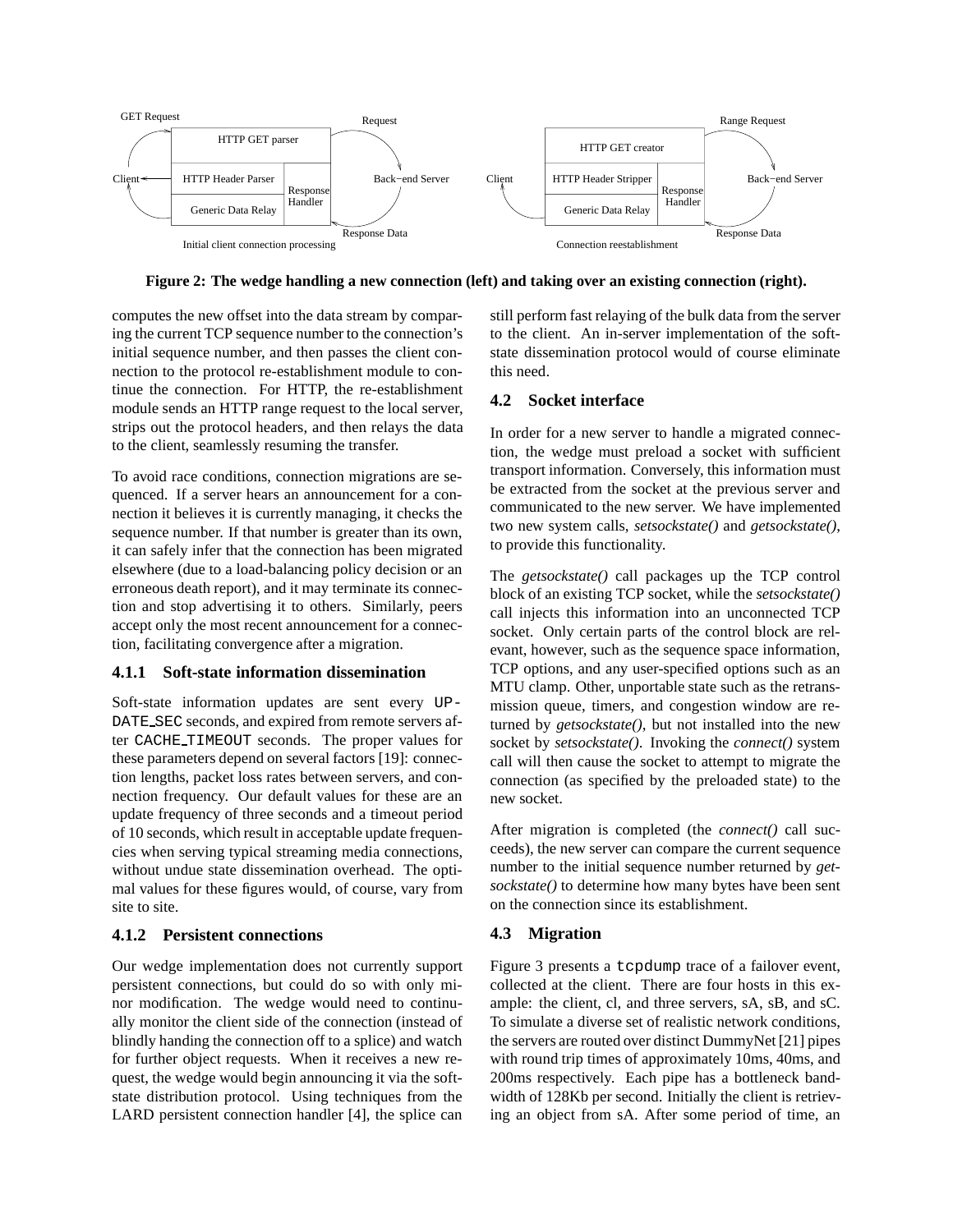#### **Initial Data Transmission:**

0.00000 cl.1065 > **sA**.8080: . ack 0505 win 31856

**(Erroneous) sA Death Pronouncement Issued**

0.08014 **sA**.8080 > cl.1065: P 0505:1953(1448) ack 1 win 31856 **Successful Connection Migration to sB:**

0.09515 **sB**.1033 > cl.1065: S 0:0(0) win 0 <migrate PRELOAD 1> 0.09583 cl.1065 > **sB**.1033: S 0:0(0) ack 1953 win 32120 0.14244 **sB**.1033 > cl.1065: . ack 1 win 32120

#### **Continued Data Transmission from sA:**

0.17370 **sA**.8080 > cl.1065: P 0505:1953(1448) ack 1 win 31856 0.17376 cl.1065 > **sA**.8080: R 1:1(0) win 0

#### **Failed Connection Migration Attempt by sC:**

0.17423 **sC**.1499 > cl.1065: S 0:0(0) win 0 <migrate PRELOAD 1>

0.17450 cl.1065 > **sC**.1499: R 0:0(0) ack 1 win 0

#### **Resumed Data Transmission from sB:**

.

0.24073 **sB**.1033 > cl.1065: P 1953:3413(1460) ack 1 win 32120 0.25663 cl.1065 > **sB**.1033: . ack 3413 win 31856 0.33430 **sB**.1033 > cl.1065: P 3413:4873(1460) ack 1 win 32120 0.42776 **sB**.1033 > cl.1065: P 4873:6333(1460) ack 1 win 32120  $0.42784 \text{ cl.} 1065 > \textbf{SB}. 1033: \quad \text{ack 6333 win 31856}$ .

## **Figure 3: An annotated failover trace (collected at the client) depicting the migration of a connection to one of two candidate servers.**

erroneous death pronouncement is simultaneously delivered to the servers by a simulated health monitor that declares sA dead. This pronouncement is received by the servers at approximately 0.073s (not shown).

As figure 3 shows, each of the other servers in the support group immediately attempts to migrate the connection. Due to their disparate path latencies, the Migrate SYNs arrive at different times. With a path latency of only 20ms, the Migrate SYN from sB arrives first, and is accepted by the client.

The next section of the trace shows the robustness of our scheme in the face of mistaken death pronouncements. The previous simulated announcement by the health monitor was in error; sA is in fact still operational. Furthermore, there are several outstanding unacknowledged data segments (including the segment seen in the trace at time 0.08014), as the client does not emit any further ACKs to sA once it has migrated to sB. Hence sA times out and retransmits the most recent data segment. The client responds by sending a RST segment, informing sA it is no longer interested in receiving further transmissions. (The remaining retransmissions and corresponding RSTs are not shown for clarity.)

Continuing on, we see that the Migrate SYN from the other candidate server, sC finally arrives approximately 100ms after the death announcement. Since the Migrate Request number (1) is identical to the previously received Migrate SYN, the client rejects the request. Note that if sB had died, and this Migrate SYN was an attempt by sC to further resume the connection, the request number would have been incremented.

The final portion of the trace shows the resumed data transmission, continuing from the last contiguous received data segment (as indicated by the SYN/ACK sent by the client). Since the path from client to sB is likely different from the path to sA, the TCP congestion state is reset and the connection proceeds in slow start.

## **5 Performance**

We conducted several experiments to study the robustness of our scheme in the presence of overly-reactive or ill-behaving health monitors, the overhead incurred, and the consequences of many connections requiring simultaneous migration.

#### **5.1 Server stability**

We first examined the performance degradation experienced by a connection as a function of the rate at which it is migrated between different servers. The lower the impact, the greater the resilience of our scheme to an imperfect health monitor or unstable load-balancing policy. In particular, we would like to isolate the highest migration frequency before performance severely degrades.

One might assume that performance degradation would increase steadily as the frequency of oscillations between servers increases. Hence we conducted a series of simple experiments where a client was connected to two servers over distinct links, each with a round-trip propagation time of 40ms and distinct bottleneck bandwidths of 128Kbps. The bottleneck queue size from both servers was 14 KBytes, substantially larger than the bandwidthdelay product of the path. All graphs in this section represent data collected at the client.

Contrary to our initial intuition, we find that the degradation is non-monotonic in the oscillation frequency for this experiment. This is shown in figure 4, which depicts the progression of five separate downloads, each subjected to a different rate of oscillation. The connection served entirely by one server performs best, but the other rates deviate in an unexpected manner.

While the traces and exact numbers we present are specific to our link parameters, they illustrate three important interactions. The first is intuitive: the longer the time between server change events, the higher the throughput, because there is less disruption. This explains the decreasing overall trend and the decreasing magnitude of the "bumps" in figure 5. The second effect is due to the window growth during slow start; if migrations occur before the link bandwidth is fully utilized, throughput decreases dramatically because the connection al-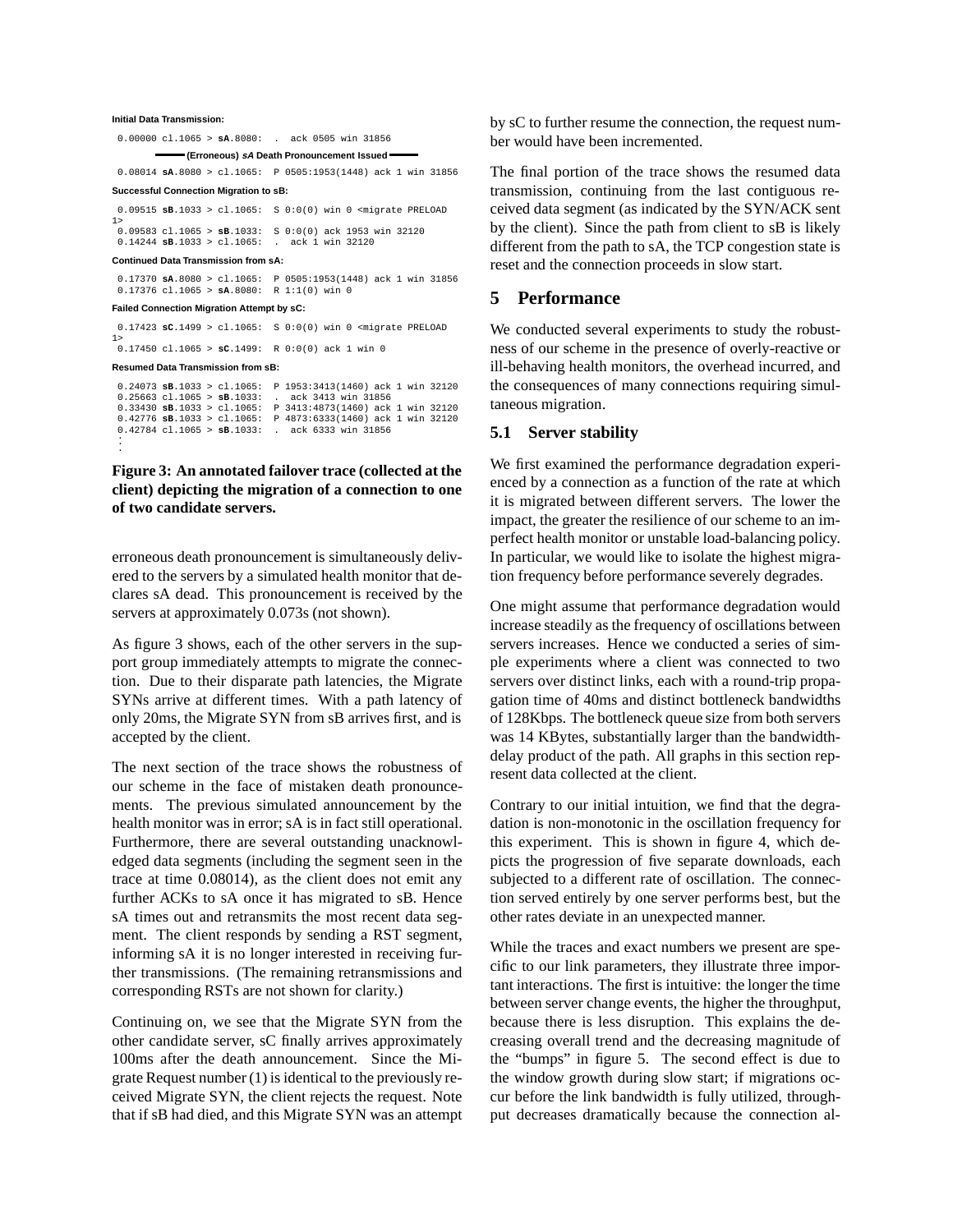

**Figure 4: Connection ACK traces for varying rates of server oscillation.**



**Figure 5: Download times vs. oscillation rates. A connection served entirely by one server takes 61.96 seconds to complete.**

ways under-utilizes the link. This occurs at at oscillation periods less than three seconds in the figure 5. The third interaction occurs when migration occurs during TCP loss recovery, either due to slow start or congestion avoidance. In this case, the *go-back-n* retransmission policy during migration forces the connection to discard already-received data. This interaction explains the periodic "bumps" in figure 5 and is discussed in more detail below.

To illustrate the slow-start and loss recovery interactions, figure 6 examines the sequence traces for the interval from 35 to 40 seconds of the connections subjected to 2 and 5 second oscillations. At 2 seconds, connections are still ramping up their window sizes and have experienced no losses. At 5 seconds, the connections experience multiple loss events as slow start begins to overrun the buffer at the bottleneck. Four retransmissions can be observed to be successfully received, the fifth unfortunately arrives *just after* the Migrate SYN from the new server. Since



**Figure 6: Sequence traces of oscillatory migration behavior.**



**Figure 7: The request overhead of the wedge as a function of request size.**

the remaining data is non-contiguous, it is flushed at the receiver in accordance with the *go-back-n* policy, and retransmission resumes from substantially earlier. Similar loss interactions appear as the regular pauses in figure 4. Regardless of the exact period of interaction, the server switching overhead for realistic rates of failure is quite low.

## **5.2 Overhead**

Micro-benchmarks of the request fulfillment time for an unloaded server are shown in figure 7. The overhead associated with wedge processing becomes negligible as request size increases to the long-running, large sessions for which our scheme is designed. The impact ranges from an additional 1ms per request (80% overhead) for 1 KByte requests to 12ms (1%) for 8 MByte requests.

The load overhead from the wedge comes from our simple TCP splicing implementation; we do not present its evaluation here. The kernel-assisted techniques mentioned in section 4 or the TCP splicing techniques de-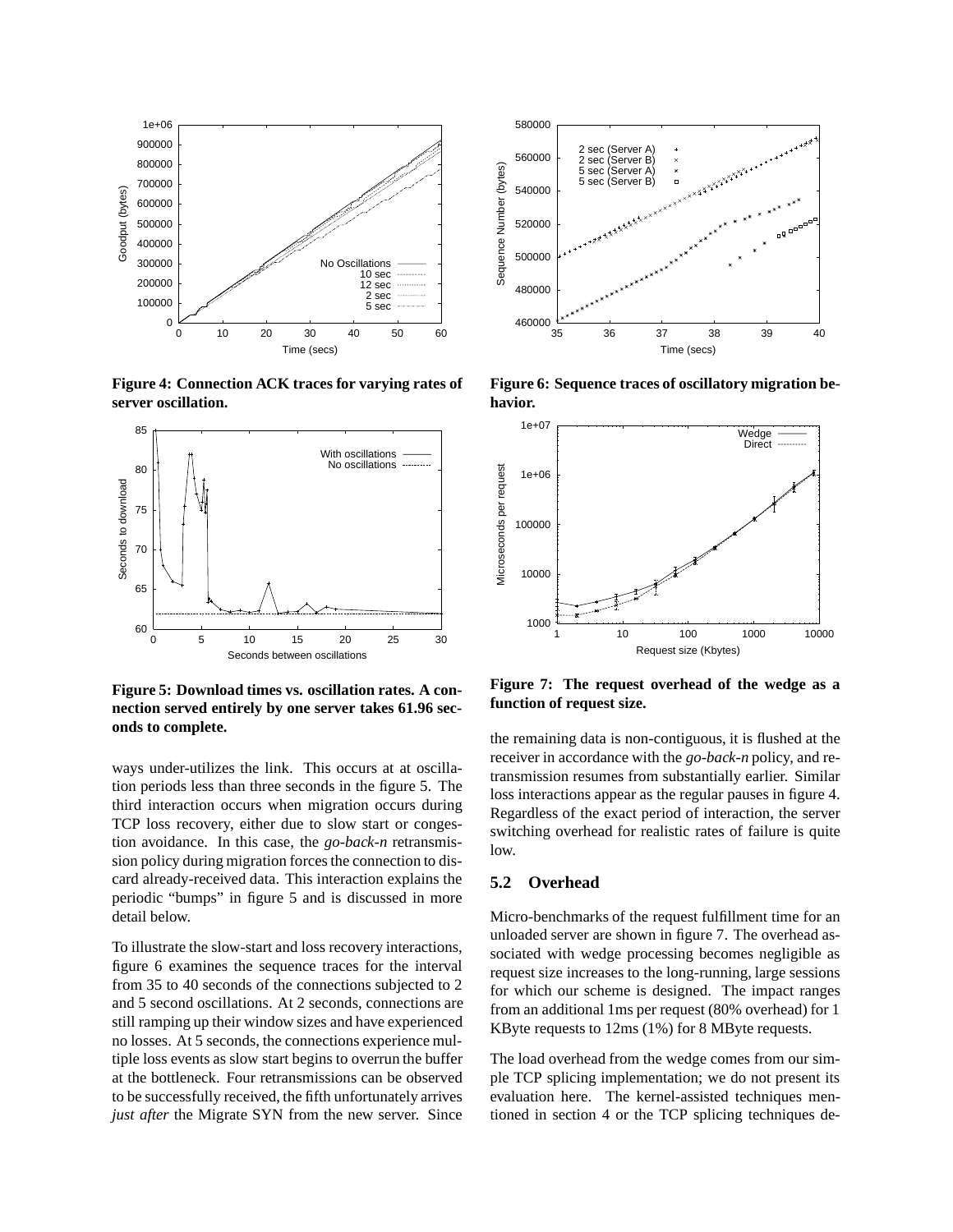| <b>Method</b>  | Avg. Latency     | <b>Avg. Max Clients</b> |
|----------------|------------------|-------------------------|
| Distance       | 34 <sub>ms</sub> | 2146                    |
| Optimal        | 38 <sub>ms</sub> | 1399                    |
| <b>Backoff</b> | 67ms             | 1334                    |
| Round-Robin    | 94ms             | 1112                    |
| Random         | 94ms             | 1160                    |

**Table 1: Simulation distances and node with most clients for different server selection methods.**

scribed by Cohen, Rangarajan, and Slye [7] can eliminate most of the TCP processing overhead, but not the connection establishment overhead; an in-server implementation can eliminate nearly all of the overhead.

## **5.3 Implosion**

To explore the degree to which latency-dependent server selection affected server implosion, we simulated 10,000 clients served by 10 servers. (Other numbers of clients and servers had nearly identical results). The clients and servers were laid out on a random two-dimensional grid to represent the distance between them; possible latencies ranged from 0ms to 250ms.

We first tested two global methods. *Optimal* caps server occupancy at 1400 clients and performs a global minimum-latency assignment to servers. *Round-Robin* guarantees that clients are evenly distributed between (effectively random) servers. Next, we simulated three distributed methods. *Distance* uses only the distance metric to assign servers. *Random* chooses servers purely at random from the failure group. *Backoff* uses an exponential backoff based on the number of clients hosted at the server and the number of outstanding "offers."

The performace of each server selection method is shown in table 5.3. Pure distance assignment has the best latency, but suffers from severe implosion effects. Optimal does nearly as well without the implosion, but has feasibility issues in a distributed environment. Round-Robin and random assignment both result in very even distributions of clients, but have high latency. As expected, our weighted backoff method achieves a nice compromise.

# **6 Related work**

Request redirection devices can perform per-connection load balancing, but achieve better performance and flexibility if they route requests based upon the *content* of the request. Many commercially available Web switches provide content-based request redirection [2, 6, 11, 18] by terminating the client's TCP connection at a front-end redirector. This redirector interprets the object request in a manner similar to our wedge, and then passes the request on to the appropriate server. In this architecture, however, the redirector must remain on the path for the duration of the connection, since the connection to the server must be spliced together with the client's connection.

In-line redirection inserts a potential performance bottleneck, and the benefits of TCP splicing [7] and handing off connections directly to end machines within a Web server cluster are well known. Handoff mechanisms were first explored by Hunt, Nahum, and Tracey [13], and later implemented in the LARD (Locality-Aware Request Distribution) system [17]. LARD was recently extended [4] to support request handoff between backend servers for HTTP/1.1 persistent connections [10]. A key component of the LARD implementation is a TCP handoff mechanism, which allows the front-end load balancer to hand the connection off to back-end servers after the load-balancing decision has been made. Similar functionality can now also be found in a commercial product from Resonate [20]. While all three of these mechanisms are transparent to the client, they each require the connection to be actively handed off by the front end to the back-end server.<sup>7</sup>

The need for previous techniques to maintain hard connection state at the front end has made developing Internet telephony systems with reliability equivalent to current circuit-switched technologies quite difficult. A new Reliable Server Pooling (Rserpool) working group has recently been formed by the IETF to examine the needs of such applications. We believe our architecture addresses many of the requirements set forth in the working group charter [16] and described in the Aggregate Server Access Protocol (ASAP) Internet Draft [24].

# **7 Conclusion**

We described the design and implementation of a finegrained failover architecture using transport-layer connection migration and an application-layer soft-state synchronization mechanism. Our architecture is end-to-end and transparent to client applications. It requires deployment of previously-proposed changes to only the transport protocol at the communicating peers, but leaves server applications largely unchanged. Because it does not use a front-end application- or transport-layer switch, it permits the wide-area distribution of each connection's support group.

Experimental results of our prototype Linux implementation show that the performance of our failover system is not severely affected even when connection halts and

 $7$ Back-end forwarding [4] allows different back ends to serve subsequent requests, but requires the previous server to forward the content (through the front end) back to the client.